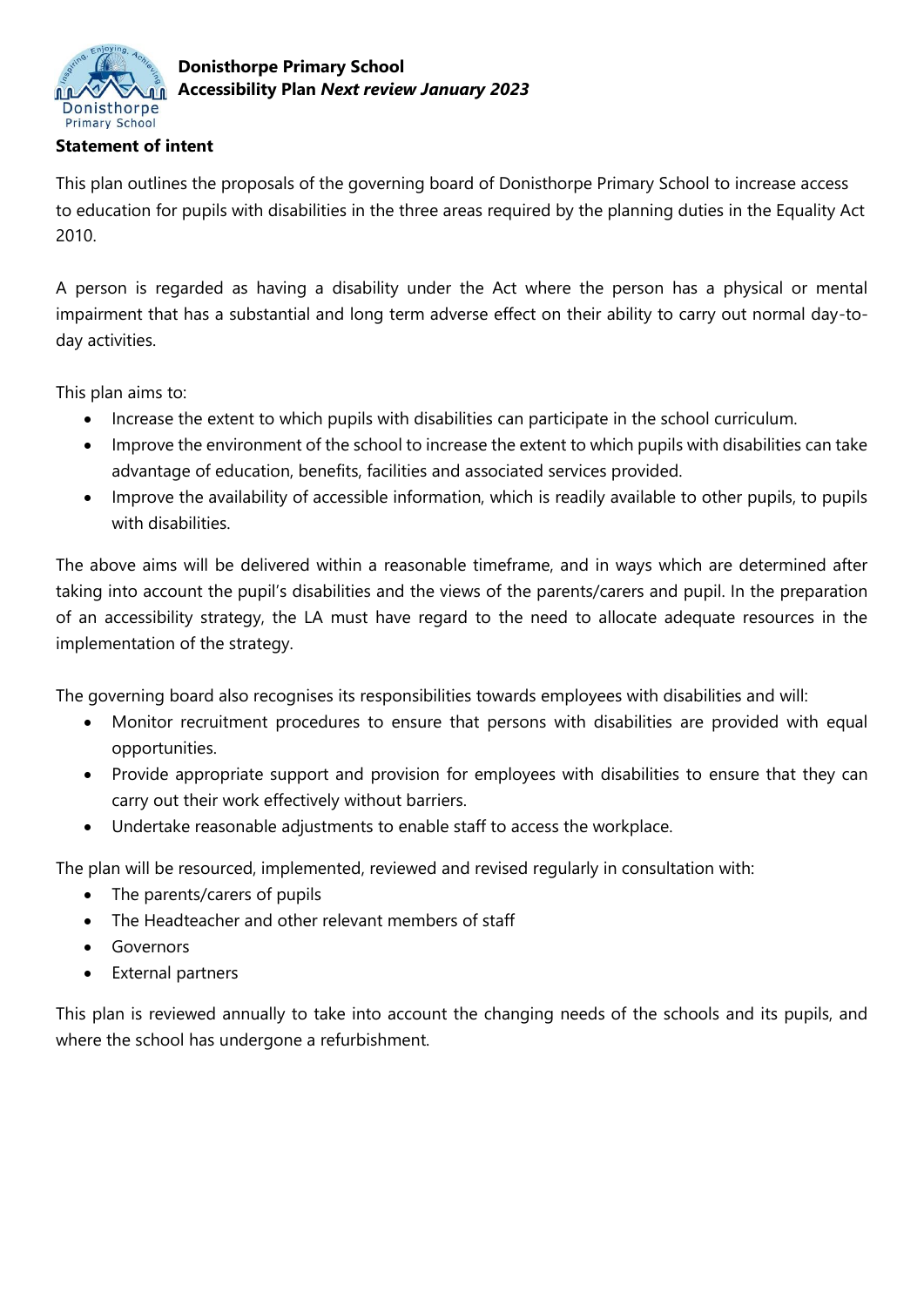

**Donisthorpe Primary School Accessibility Plan** *Next review January 2023*

## **Planning duty 1: Curriculum**

Governing boards should undertake an audit of the extent to which pupils with disabilities can access the curriculum on an equal basis with their peers. All procedures will be carried out in a reasonable time, and after taking into account pupils' disabilities and the preferences of the pupils themselves or their parents/carers.

| <b>Issue</b>                                                                                                                                                                                                          | <b>What</b>                        | <b>Who</b>                              | <b>When</b>    | <b>Outcome</b>                                                                                                    | <b>Review</b> |  |  |  |
|-----------------------------------------------------------------------------------------------------------------------------------------------------------------------------------------------------------------------|------------------------------------|-----------------------------------------|----------------|-------------------------------------------------------------------------------------------------------------------|---------------|--|--|--|
| Management does not know<br>if the school's physical<br>environment is accessible                                                                                                                                     | Audit of physical<br>environment   | Headteacher                             | Spring 2020    | School is aware of accessibility barriers<br>to its physical environment, and will<br>make a plan to address them | Summer 2020   |  |  |  |
| Toilets are not accessible                                                                                                                                                                                            | Handrails installed                | <b>Premises Officer</b>                 | Summer<br>2020 | Access to toilets is increased                                                                                    | Autumn 2020   |  |  |  |
| <b>Planning duty 2: Physical Environment</b><br>Governing boards should undertake an audit of the extent to which pupils with disabilities can access the physical environment on an equal basis with their<br>peers. |                                    |                                         |                |                                                                                                                   |               |  |  |  |
| <b>Issue</b>                                                                                                                                                                                                          | <b>What</b>                        | <b>Who</b>                              | <b>When</b>    | <b>Outcome</b>                                                                                                    | <b>Review</b> |  |  |  |
| Staff members do not have<br>the skills to support pupils                                                                                                                                                             | INSET provided to<br>staff members | Headteacher/ External<br>advisors/SENCO | Summer<br>2020 | Staff members have the skills to<br>support children with SEND                                                    | Autumn 2020   |  |  |  |

| <b>Issue</b>                                                           | <b>What</b>                                                                                            | <b>Who</b>                              | <b>When</b>    | <b>Outcome</b>                                                  | <b>Review</b> |
|------------------------------------------------------------------------|--------------------------------------------------------------------------------------------------------|-----------------------------------------|----------------|-----------------------------------------------------------------|---------------|
| Staff members do not have<br>the skills to support pupils<br>with SEND | INSET provided to<br>staff members<br>Training for<br>teachers on<br>differentiating the<br>curriculum | Headteacher/ External<br>advisors/SENCO | Summer<br>2020 | Staff members have the skills to<br>support children with SEND  | Autumn 2020   |
| School trips do not take into<br>account pupils with SEND              | Needs of pupils<br>with SEND<br>incorporated into<br>planning process                                  | Teachers/SENCO                          | Spring 2020    | Planning of school trips takes into<br>account pupils with SEND | Summer 2020   |